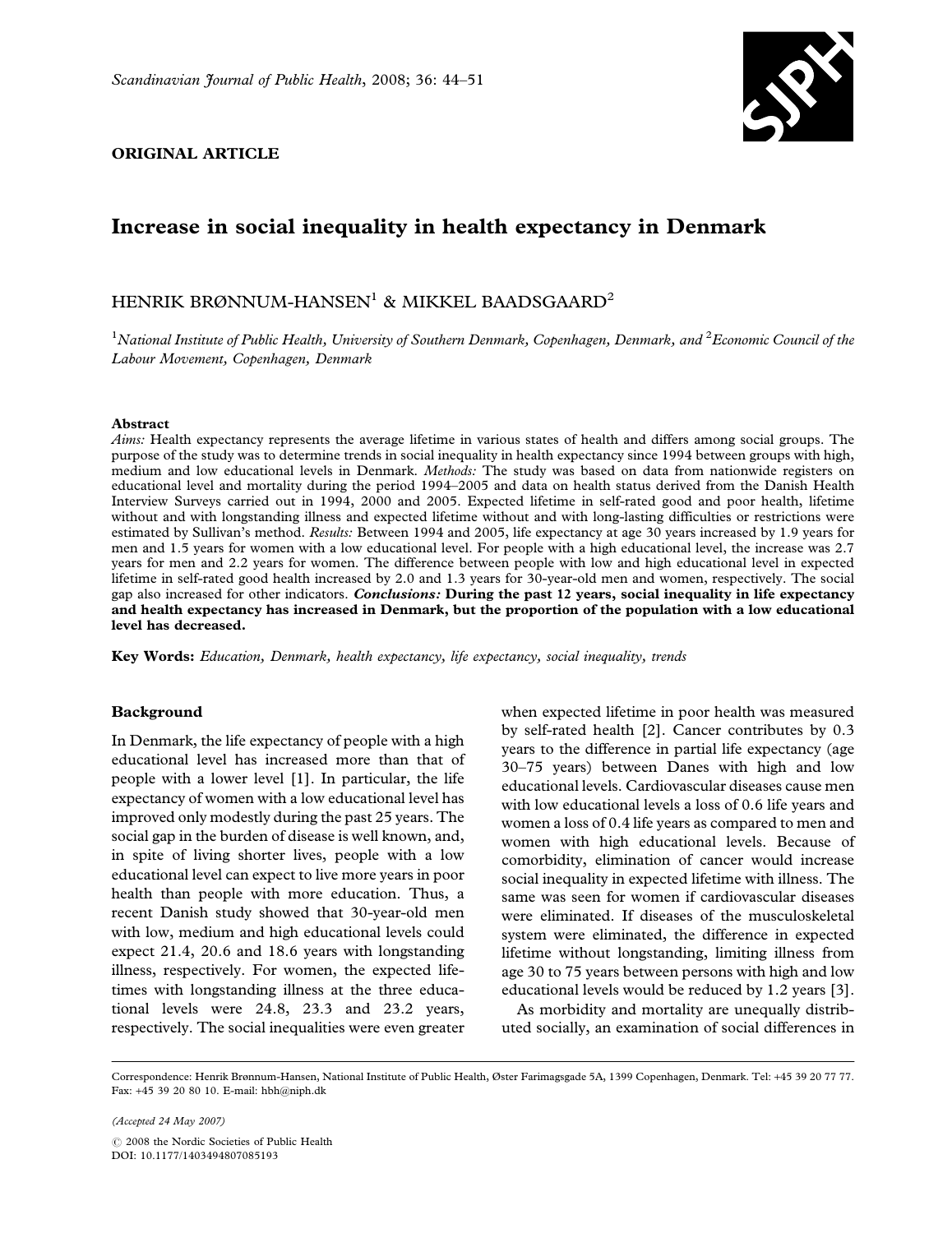health status taking differentials in life expectancy into account requires an aggregate indicator combining health prevalence and mortality rates. Health expectancy is such a measure, and can be used to categorize life expectancy into average lifetime in various states of health.

Social inequality is usually measured by occupational position, income or educational level, which cannot generally be used interchangeably [4]. The measures differ not only according to causal mechanisms but also according to their steadiness. While a person's occupation might change during life, education changes little with age. For instance, a person's occupation and income are sensitive to market fluctuations and the person's health; when retirement age is reached, the socioeconomic status changes to pensioner, while the educational level remains unchanged.

Self-rated general health, longstanding illness and illness that causes activity restrictions are frequently used to measure health expectancy. The three indicators reflect different aspects and different severity of health and disease status. The magnitude and direction of secular trends might differ between indicators and social groups.

Because national registers in Denmark can be linked at the individual level with the unique personal identification code assigned to all citizens, mortality rates and life tables for various educational groups can be calculated directly. The three recent Danish Health Interview Surveys, carried out in 1994, 2000 and 2005, included identical questions on education and several health measures. Therefore, uniform data were available with which to study trends in health expectancy between 1994 and 2005 in various educational groups. This period is of specific interest because life expectancy in Denmark began to rise in the mid-1990s after many years of stagnation. Although the improvement in life expectancy benefited socially advantaged people more than those in less fortunate social positions, we still need to know whether and how health expectancy changed. In spite of a general increase in life expectancy, the life years gained are not exclusively years in good health. The question is whether the social gradient in health expectancy has changed and whether it has narrowed or widened the social gap in health status.

#### Material and methods

In the Danish Health Interview Surveys carried out in 1994, 2000 and 2005, random samples of Danes aged 16 years or more (including people living in institutions) were interviewed. The 1994 sample comprised approximately 6,000 individuals and the 2000 and 2005 samples almost 22,500 and 22,000, respectively. Professionals from the Danish National Institute of Social Research visited and interviewed approximately 3,500 persons aged 30 years or more in 1994 and a little more than 13,000 and 12,000 persons in 2000 and 2005. Response rates were 76.6%, 73.5% and 67.0%, respectively. Extensive descriptions of the health surveys have been published previously [5–8].

The questions in the three health surveys that are relevant for this study were identical. Self-rated health was measured by answers to the question, ''How do you rate your present state of health in general?'' The five original response categories (very good, good, fair, poor, and very poor) were dichotomized into ''good'' and ''fair or poor''. Longstanding illness was measured by answers to the question, ''Do you suffer from any longstanding illness, longstanding after-effect of injury, any handicap, or other longstanding condition?'' All interviewees were also asked questions about restrictions in daily activities. Thus, a person was considered to suffer from long-lasting difficulties or restrictions if he/she answered ''yes'' to the questions, ''Within the past two weeks, has illness, injury or ailment made it difficult or impossible for you to carry out your usual daily activities (work outside the home or domestic work, spare time activities etc.)?'' and ''Have these difficulties/restrictions been of a more chronic nature? By chronic is meant that the difficulties/ restrictions have lasted or are expected to last six months or more.''

Data on levels of schooling, vocational training and further education were combined to derive three levels of education: ''low'' for persons with a maximum of 10 years of schooling and only semi-skilled training, basic vocational training or business school (first year); ''medium'' for persons with either a maximum of 10 years of schooling and further vocational or other training or with post-secondary schooling but no higher education; and ''high'' for persons with any type of higher education. Table I shows the numbers of interviewees by period and educational level. Table II shows the prevalence of self-rated fair or poor health, longstanding illness and long-lasting restrictions by period and educational level.

Educational level-specific life tables for 1993–94, 1999–2000 and 2004–2005 were constructed by linking data from Statistics Denmark registers on vital status and education for all Danish inhabitants. As information on education was not available for people aged over 72 years in 1994, death rates in 1995 and 1996 were used for persons aged 73 and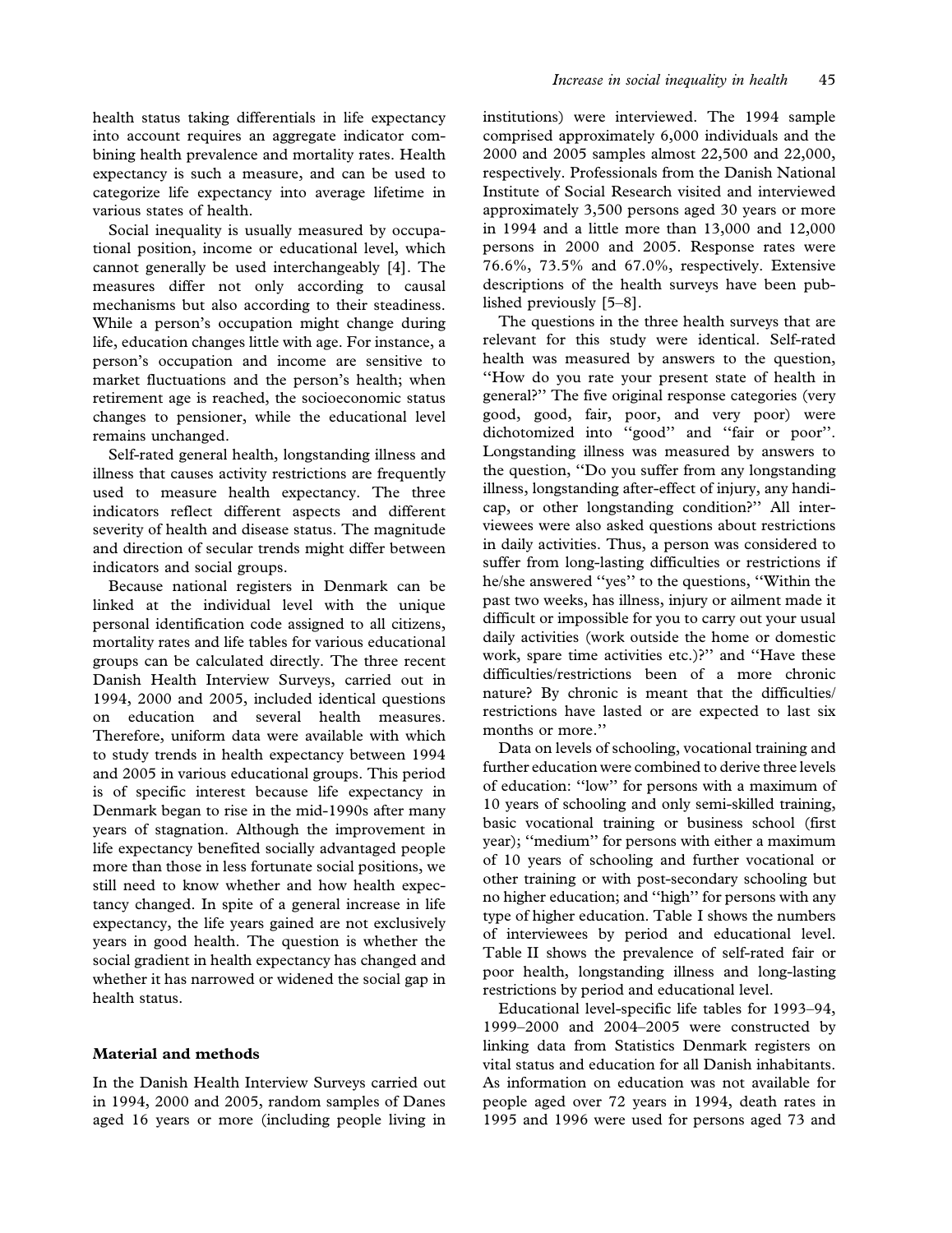| Table I. Numbers of interviewees aged 30 years or over who participated in the Danish Health Interview Surveys 1994, 2000 and 2005 by |  |  |  |
|---------------------------------------------------------------------------------------------------------------------------------------|--|--|--|
| sex and educational level.                                                                                                            |  |  |  |

|      |                    | Number of participants |               |                  |               |  |  |  |
|------|--------------------|------------------------|---------------|------------------|---------------|--|--|--|
|      |                    | Men                    |               |                  | Women         |  |  |  |
| Year | Level of education | $\boldsymbol{N}$       | $\frac{0}{0}$ | $\boldsymbol{N}$ | $\frac{0}{0}$ |  |  |  |
| 1994 | High               | 375                    | 22.8          | 406              | 22.0          |  |  |  |
|      | Medium             | 815                    | 49.4          | 702              | 38.0          |  |  |  |
|      | Low                | 458                    | 27.8          | 739              | 40.0          |  |  |  |
|      | All                | 1,648                  | 100.0         | 1,847            | 100.0         |  |  |  |
| 2000 | High               | 1,700                  | 26.8          | 1,810            | 27.1          |  |  |  |
|      | Medium             | 3,171                  | 50.0          | 2,769            | 41.5          |  |  |  |
|      | Low                | 1,468                  | 23.2          | 2,089            | 31.3          |  |  |  |
|      | All                | 6,339                  | 100.0         | 6,668            | 99.9          |  |  |  |
| 2005 | High               | 1,763                  | 30.4          | 2,044            | 32.5          |  |  |  |
|      | Medium             | 3,017                  | 52.0          | 2,639            | 42.0          |  |  |  |
|      | Low                | 1,020                  | 17.6          | 1,600            | 25.5          |  |  |  |
|      | All                | 5,800                  | 100.0         | 6,283            | 100.0         |  |  |  |

74 years in order to calculate life tables for 1993–94. The mortality rates were assumed to be equal after the age of 74 years for all educational groups.

Health expectancy was estimated for 30-year-olds by assuming that most people had finished their education by that age. Sullivan's method [9] was used, in which the expected number of years lived in the age intervals 30–34, 35–39, …, 70–74, *>*75 years were calculated on the basis of the life-table figures and multiplied by age-specific proportions of healthy people taken from the health survey data. Health expectancy for 30-year-olds was then calculated by adding these years for all age groups and dividing the sum by the number of survivors at age 30 years. By relating health expectancy to life expectancy, a measure of the proportion of lifetime in good health was established.

#### Results

#### Life expectancy

Life expectancy at age 30 years for men with a high educational level was 46.6 years in 1994 and 49.3 years in 2005 (Table III). For men with a low educational level, life expectancy increased from 42.5 years in 1994 to 44.4 years in 2005. Thus, 30 year-old men with a high educational level gained 0.8 more years of expected lifetime than men with a low educational level. During the same period, the gap in life expectancy between 30-year-old women

Table II. Prevalence of self-rated fair or poor health, longstanding illness and long-lasting restrictions among interviewees aged 30 years or over who participated in the Danish Health Interview Surveys 1994, 2000 and 2005 by sex and educational level.

| Year | Level of education | Self-rated fair or poor health (%) |       | Longstanding illness $(\%)$ |       | Long-lasting restrictions $(\%)$ |       |
|------|--------------------|------------------------------------|-------|-----------------------------|-------|----------------------------------|-------|
|      |                    | Men                                | Women | Men                         | Women | Men                              | Women |
| 1994 | High               | 12.8                               | 16.3  | 32.0                        | 34.0  | 4.0                              | 5.9   |
|      | Medium             | 20.7                               | 22.7  | 39.4                        | 40.5  | 6.3                              | 7.1   |
|      | Low                | 29.0                               | 42.5  | 45.0                        | 55.8  | 7.6                              | 13.7  |
|      | All                | 21.2                               | 29.2  | 39.3                        | 45.2  | 6.1                              | 9.5   |
| 2000 | High               | 14.9                               | 15.2  | 36.2                        | 38.2  | 3.5                              | 5.8   |
|      | Medium             | 23.1                               | 24.6  | 44.0                        | 42.0  | 6.4                              | 8.5   |
|      | Low                | 34.4                               | 40.2  | 51.7                        | 54.1  | 9.1                              | 13.4  |
|      | All                | 23.5                               | 26.9  | 43.7                        | 44.7  | 6.3                              | 9.3   |
| 2005 | High               | 14.7                               | 15.3  | 36.3                        | 36.5  | 4.3                              | 5.4   |
|      | Medium             | 19.5                               | 23.5  | 39.5                        | 43.8  | 5.3                              | 9.6   |
|      | Low                | 34.4                               | 39.6  | 49.7                        | 54.7  | 9.3                              | 12.7  |
|      | All                | 20.6                               | 24.9  | 40.3                        | 44.2  | 5.7                              | 9.0   |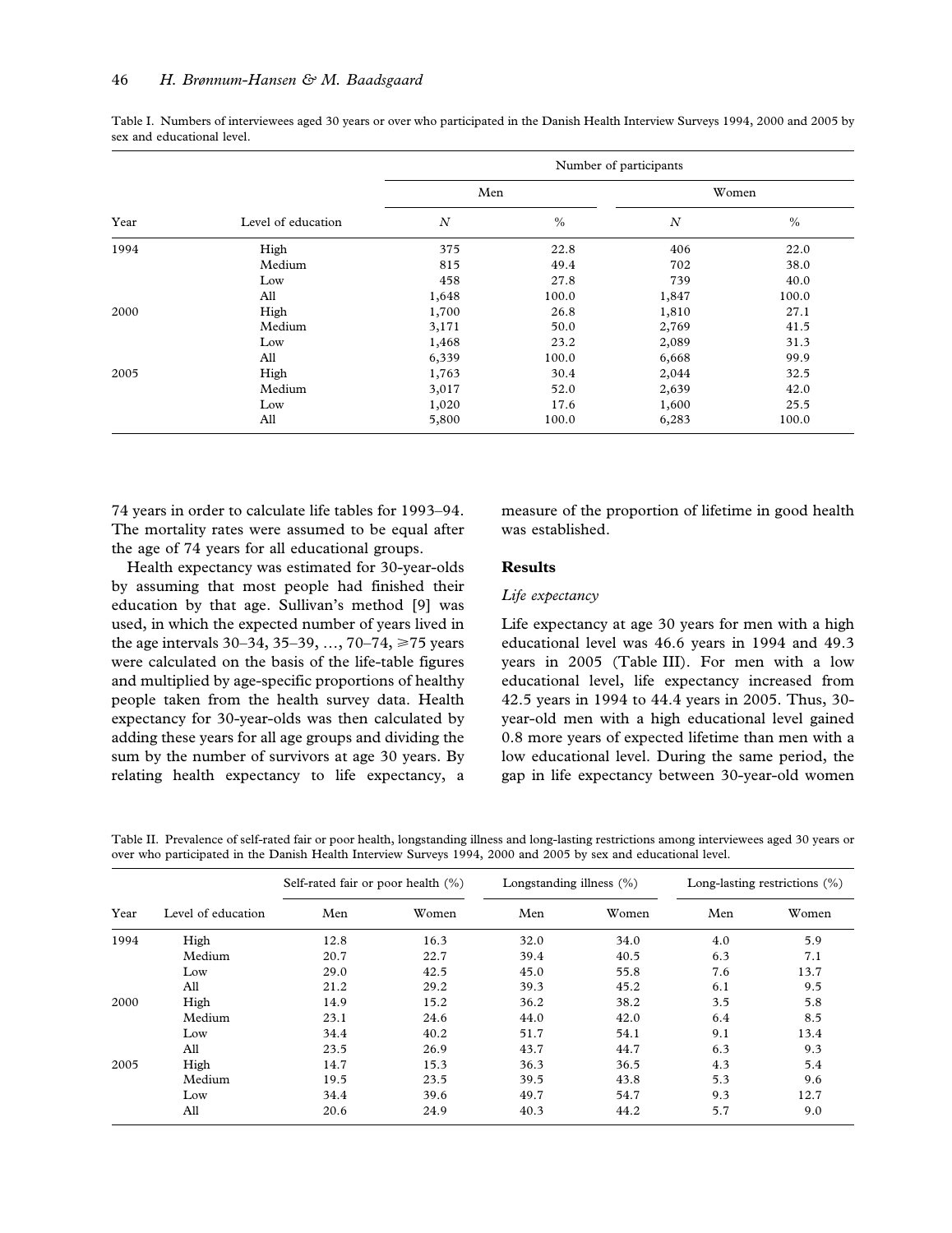|  | Table III. Life expectancy, expected lifetime in self-rated good, fair or poor health and proportion of expected lifetime in self-rated good |  |  |  |  |
|--|----------------------------------------------------------------------------------------------------------------------------------------------|--|--|--|--|
|  | health at age 30 years in Denmark in 1994, 2000 and 2005 by educational level.                                                               |  |  |  |  |

|       | Level of<br>education | Life                  | Expected lifetime in<br>self-rated good health<br>(years) |              |          | Expected lifetime in self-<br>rated fair or poor health<br>(years) | Proportion of expected lifetime<br>in self-rated good health |              |
|-------|-----------------------|-----------------------|-----------------------------------------------------------|--------------|----------|--------------------------------------------------------------------|--------------------------------------------------------------|--------------|
| Year  |                       | expectancy<br>(years) | $\cal N$                                                  | 95% CI       | $\cal N$ | 95% CI                                                             | $\%$                                                         | 95% CI       |
| Men   |                       |                       |                                                           |              |          |                                                                    |                                                              |              |
| 1994  | High                  | 46.6                  | 40.1                                                      | (38.3; 41.9) | 6.5      | (4.7; 8.4)                                                         | 86.0                                                         | (82.0; 89.9) |
|       | Medium                | 44.6                  | 34.1                                                      | (32.8; 35.5) | 10.5     | (9.1; 11.9)                                                        | 76.5                                                         | (73.4; 79.5) |
|       | Low                   | 42.5                  | 30.7                                                      | (28.9; 32.4) | 11.8     | (10.1; 13.6)                                                       | 72.2                                                         | (68.1; 76.2) |
|       | All                   | 44.0                  | 34.0                                                      | (33.1; 34.9) | 10.0     | (9.1; 10.9)                                                        | 77.3                                                         | (75.2; 79.3) |
| 2000  | High                  | 48.2                  | 39.6                                                      | (38.6; 40.6) | 8.6      | (7.5; 9.6)                                                         | 82.2                                                         | (80.0; 84.3) |
|       | Medium                | 45.9                  | 34.9                                                      | (34.3; 35.6) | 11.0     | (10.3; 11.7)                                                       | 76.1                                                         | (74.6; 77.6) |
|       | Low                   | 43.8                  | 29.6                                                      | (28.6; 30.6) | 14.2     | (13.1; 15.2)                                                       | 67.7                                                         | (65.3; 70.0) |
|       | All                   | 45.6                  | 34.5                                                      | (34.0; 35.0) | 11.1     | (10.6; 11.6)                                                       | 75.7                                                         | (74.6; 76.7) |
| 2005  | High                  | 49.3                  | 41.1                                                      | (40.1; 42.1) | 8.2      | (7.2; 9.2)                                                         | 83.4                                                         | (81.4; 85.4) |
|       | Medium                | 47.1                  | 37.5                                                      | (36.9; 38.2) | 9.5      | (8.9; 10.2)                                                        | 79.7                                                         | (78.3; 81.2) |
|       | Low                   | 44.4                  | 29.7                                                      | (28.5; 31.0) | 14.7     | (13.4; 16.0)                                                       | 67.0                                                         | (64.1; 69.8) |
|       | All                   | 46.7                  | 36.8                                                      | (36.3; 37.3) | 9.9      | (9.5; 10.4)                                                        | 78.7                                                         | (77.7; 79.8) |
| Women |                       |                       |                                                           |              |          |                                                                    |                                                              |              |
| 1994  | High                  | 50.5                  | 40.4                                                      | (38.0; 42.8) | 10.0     | (7.6; 12.5)                                                        | 80.1                                                         | (75.2; 84.9) |
|       | Medium                | 49.5                  | 36.1                                                      | (34.1; 38.0) | 13.4     | (11.5; 15.4)                                                       | 72.9                                                         | (68.9; 76.8) |
|       | Low                   | 48.0                  | 28.9                                                      | (27.2; 30.6) | 19.1     | (17.4; 20.8)                                                       | 60.2                                                         | (56.6; 63.8) |
|       | All                   | 48.8                  | 33.4                                                      | (32.4; 34.5) | 15.3     | (14.3; 16.4)                                                       | 68.6                                                         | (66.5; 70.7) |
| 2000  | High                  | 51.6                  | 41.5                                                      | (40.2; 42.8) | 10.1     | (8.8; 11.4)                                                        | 80.4                                                         | (77.9; 82.9) |
|       | Medium                | 50.5                  | 35.6                                                      | (34.6; 36.6) | 14.9     | (14.0; 15.9)                                                       | 70.4                                                         | (68.6; 72.3) |
|       | Low                   | 48.5                  | 30.3                                                      | (29.3; 31.4) | 18.2     | (17.2; 19.2)                                                       | 62.5                                                         | (60.4; 64.6) |
|       | All                   | 49.7                  | 35.4                                                      | (34.9; 36.0) | 14.3     | (13.7; 14.8)                                                       | 71.3                                                         | (70.2; 72.4) |
| 2005  | High                  | 52.7                  | 43.1                                                      | (41.9; 44.3) | 9.6      | (8.4; 10.8)                                                        | 81.8                                                         | (79.5; 84.1) |
|       | Medium                | 51.5                  | 38.4                                                      | (37.4; 39.3) | 13.1     | (12.1; 14.0)                                                       | 74.6                                                         | (72.7; 76.4) |
|       | Low                   | 49.5                  | 30.3                                                      | (29.0; 31.6) | 19.2     | (17.8; 20.5)                                                       | 61.2                                                         | (58.5; 64.0) |
|       | All                   | 50.9                  | 37.7                                                      | (37.1; 38.2) | 13.3     | (12.7; 13.8)                                                       | 73.9                                                         | (72.8; 75.0) |

CI, confidence interval.

with a low and a high educational level increased by 0.7 years.

#### Expected lifetime in self-rated good health

The difference in expected lifetime in self-rated good health between people with a high and a low educational level was 9.4 (40.1–30.7) years for men and 11.5 (40.4–28.9) years for women in 1994, and 11.4 (41.1–29.7) years and 12.8 (43.1–30.3) years in 2005, respectively (Table III). Thus, expected lifetime in self-rated good health improved more among people with a high than a low educational level: 2.0 (11.4–9.4) years for men and 1.3 (12.8–11.5) years for women. The social gap in expected lifetime in self-rated fair or poor health grew by 1.2 years for men and 0.6 years for women. Table III also shows that the proportion of expected lifetime in selfrated good health tended to decline for men with a low educational level and to increase for men with a medium educational level. Overall, the proportion of expected healthy life years increased for women, but not statistically significantly so for any educational group. Figure 1 summarizes the results shown in Table III and presents secular trends in life expectancy and expected lifetime in self-rated good and fair or poor health for each educational group.

#### Expected lifetime without longstanding illness

The disparities in expected lifetime without longstanding illness according to educational level also grew between 1994 and 2005. Thus, the expected lifetime without longstanding illness for 30-year-old men with a high educational level increased by half a year, from 29.5 to 30.0 years, during the period, whereas it declined by one year, from 23.9 to 22.9 years, for men with a low educational level (Table IV). For men with a medium educational level, the average lifetime spent without longstanding illness increased by 2.4 (28.3–25.9) years, corresponding the gain in life expectancy. Women with a high educational level gained 1.8 years without longstanding illness, those with a medium educational level gained 0.7 years, and no change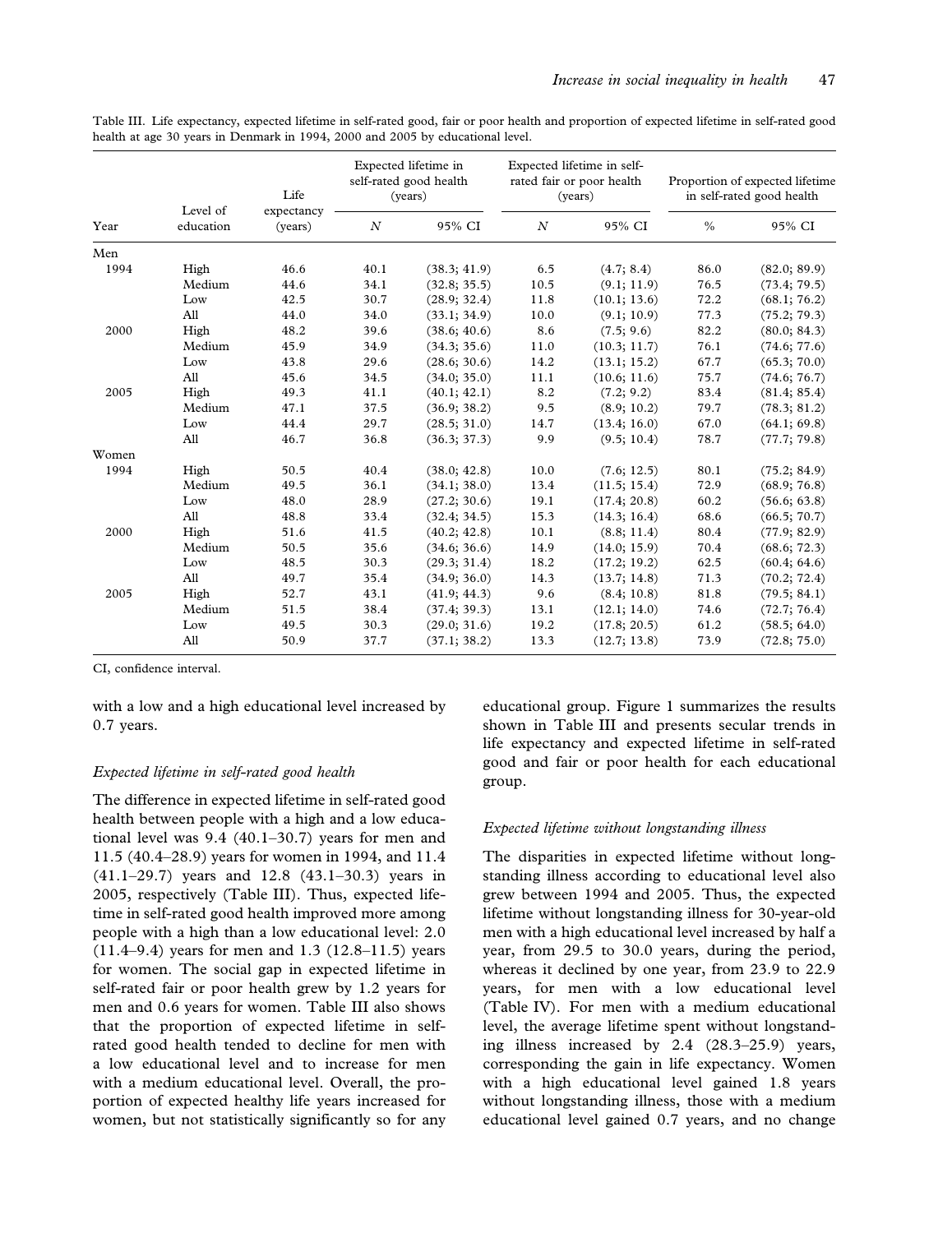

Figure 1. Trends in life expectancy and expected lifetime in self-rated good and in fair or poor health in Denmark by educational level.

was seen for women with a low educational level (Table IV; Figure 2).

#### Expected lifetime without long-lasting restrictions due to illness, injury or ailment

On average, 30-year-old men could expect to live for almost theee years with long-lasting restrictions, and expected lifetime without long-lasting restrictions did not decrease for any educational group (Table V). The social gradient did not disappear, but (as for other measures of health expectancy) men with a medium educational level were the most fortunate, with a tendency to a raised proportion of expected lifetime with no long-lasting restrictions. Overall, 30-year-old women could expect almost five years of life with long-lasting restrictions. As for men, the differences between educational groups increased between 1994 and 2005, and, at the end of the period, women with a low educational level could expect to live twice as long with long-lasting restrictions as women with a high educational level, in spite of having 3.2 fewer years of life expectancy (Table V; Figure 3).

#### Discussion

Our results show that social inequality in health expectancy has widened since the mid-1990s, with a striking consistency in differences between people with a low and a high educational level, whatever indicator was chosen. The health expectancy of people with a medium educational level was consistently in between that of people with a low and a high level.

No systematic change in the proportion of expected lifetime in good health was seen. In particular, the life years gained during the period 1994–2005 were in general not exclusively years in good health. The results suggest, however, a tendency for compression of morbidity for men with a medium educational level, and a tendency for



Figure 2. Trends in life expectancy and expected lifetime without and with longstanding illness in Denmark by educational level.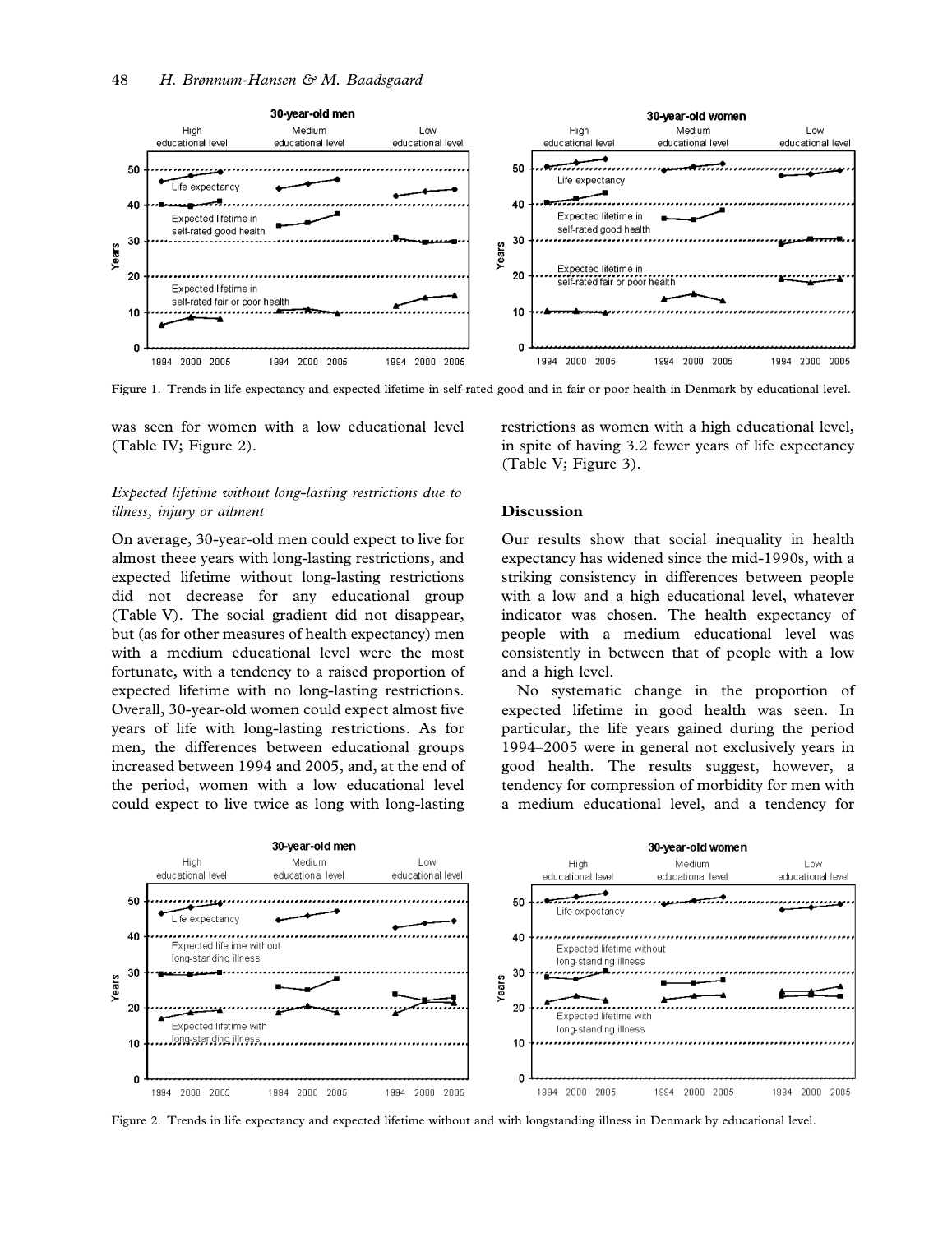Table IV. Life expectancy, expected lifetime without and with longstanding illness and proportion of expected lifetime without longstanding illness at age 30 years in Denmark in 1994, 2000 and 2005 by educational level.

|       |                       | Life                  |                  | Expected lifetime without<br>longstanding illness (years) |                  | Expected lifetime with<br>longstanding illness (years) |               | Proportion of expected lifetime<br>without longstanding illness |
|-------|-----------------------|-----------------------|------------------|-----------------------------------------------------------|------------------|--------------------------------------------------------|---------------|-----------------------------------------------------------------|
| Year  | Level of<br>education | expectancy<br>(years) | $\boldsymbol{N}$ | 95% CI                                                    | $\boldsymbol{N}$ | 95% CI                                                 | $\frac{0}{0}$ | 95% CI                                                          |
| Men   |                       |                       |                  |                                                           |                  |                                                        |               |                                                                 |
| 1994  | High                  | 46.6                  | 29.5             | (27.1; 32.0)                                              | 17.1             | (14.6; 19.5)                                           | 63.4          | (58.1; 68.6)                                                    |
|       | Medium                | 44.6                  | 25.9             | (24.4; 27.5)                                              | 18.7             | (17.1; 20.2)                                           | 58.2          | (54.7; 61.6)                                                    |
|       | Low                   | 42.5                  | 23.9             | (21.9; 25.8)                                              | 18.6             | (16.7; 20.6)                                           | 56.1          | (51.6; 60.7)                                                    |
|       | All                   | 44.0                  | 26.0             | (25.0; 27.1)                                              | 18.0             | (17.0; 19.1)                                           | 59.1          | (56.7; 61.5)                                                    |
| 2000  | High                  | 48.2                  | 29.3             | (28.1; 30.6)                                              | 18.8             | (17.6; 20.1)                                           | 60.9          | (58.3; 63.5)                                                    |
|       | Medium                | 45.9                  | 25.2             | (24.4; 26.0)                                              | 20.8             | (20.0; 21.6)                                           | 54.8          | (53.0; 56.5)                                                    |
|       | Low                   | 43.8                  | 22.2             | (21.1; 23.3)                                              | 21.6             | (20.5; 22.7)                                           | 50.7          | (48.1; 53.2)                                                    |
|       | All                   | 45.6                  | 25.2             | (24.6; 25.7)                                              | 20.4             | (19.8; 20.9)                                           | 55.2          | (54.0; 56.5)                                                    |
| 2005  | High                  | 49.3                  | 30.0             | (28.8; 31.2)                                              | 19.3             | (18.1; 20.5)                                           | 60.8          | (58.4; 63.3)                                                    |
|       | Medium                | 47.1                  | 28.3             | (27.5; 29.1)                                              | 18.8             | (18.0; 19.6)                                           | 60.1          | (58.3; 61.8)                                                    |
|       | Low                   | 44.4                  | 22.9             | (21.5; 24.3)                                              | 21.5             | (20.1; 22.9)                                           | 51.6          | (48.5; 54.6)                                                    |
|       | All                   | 46.7                  | 27.6             | (27.1; 28.2)                                              | 19.1             | (18.5; 19.7)                                           | 59.1          | (57.9; 60.4)                                                    |
| Women |                       |                       |                  |                                                           |                  |                                                        |               |                                                                 |
| 1994  | High                  | 50.5                  | 28.7             | (25.8; 31.7)                                              | 21.7             | (18.8; 24.6)                                           | 57.0          | (51.2; 62.8)                                                    |
|       | Medium                | 49.5                  | 27.2             | (25.1; 29.2)                                              | 22.3             | (20.3; 24.4)                                           | 54.9          | (50.7; 59.1)                                                    |
|       | Low                   | 48.0                  | 23.2             | (21.4; 24.9)                                              | 24.8             | (23.0; 26.5)                                           | 48.3          | (44.7; 52.0)                                                    |
|       | All                   | 48.8                  | 25.5             | (24.4; 26.6)                                              | 23.2             | (22.2; 24.3)                                           | 52.3          | (50.1; 54.6)                                                    |
| 2000  | High                  | 51.6                  | 28.2             | (26.8; 29.7)                                              | 23.4             | (21.9; 24.9)                                           | 54.7          | (51.8; 57.5)                                                    |
|       | Medium                | 50.5                  | 27.1             | (26.1; 28.1)                                              | 23.5             | (22.4; 24.5)                                           | 53.6          | (51.6; 55.6)                                                    |
|       | Low                   | 48.5                  | 23.8             | (22.7; 24.8)                                              | 24.8             | (23.7; 25.9)                                           | 49.0          | (46.7; 51.2)                                                    |
|       | All                   | 49.7                  | 26.5             | (25.9; 27.1)                                              | 23.2             | (22.6; 23.8)                                           | 53.4          | (52.2; 54.5)                                                    |
| 2005  | High                  | 52.7                  | 30.5             | (29.1; 32.0)                                              | 22.2             | (20.7; 23.6)                                           | 57.9          | (55.2; 60.7)                                                    |
|       | Medium                | 51.5                  | 27.9             | (26.8; 28.9)                                              | 23.6             | (22.5; 24.7)                                           | 54.1          | (52.1; 56.2)                                                    |
|       | Low                   | 49.5                  | 23.2             | (21.8; 24.6)                                              | 26.2             | (24.8; 27.6)                                           | 47.0          | (44.2; 49.8)                                                    |
|       | All                   | 50.9                  | 27.9             | (27.3; 28.5)                                              | 23.0             | (22.4; 23.6)                                           | 54.8          | (53.6; 56.0)                                                    |

CI, confidence interval.

compression of lifetime in self-rated fair or poor health for women.

Several studies have shown that life expectancy and expected lifetime in poor health are longer for women than for men. Our results also confirm that the social disparities in terms of health expectancy tend to be larger for women than for men, while the social gap in life expectancy is largest for men.

As the health indicators are based on the same questions asked in all three health interview surveys, trends in population health could be evaluated. Sullivan's method is not, however, the most suitable for detecting sudden changes in population health [10,11], and secular trends in health expectancy should be interpreted cautiously. Health prevalence data derived from cross-sectional surveys reflect past



Figure 3. Trends in life expectancy and expected lifetime without and with long-lasting restrictions in Denmark by educational level.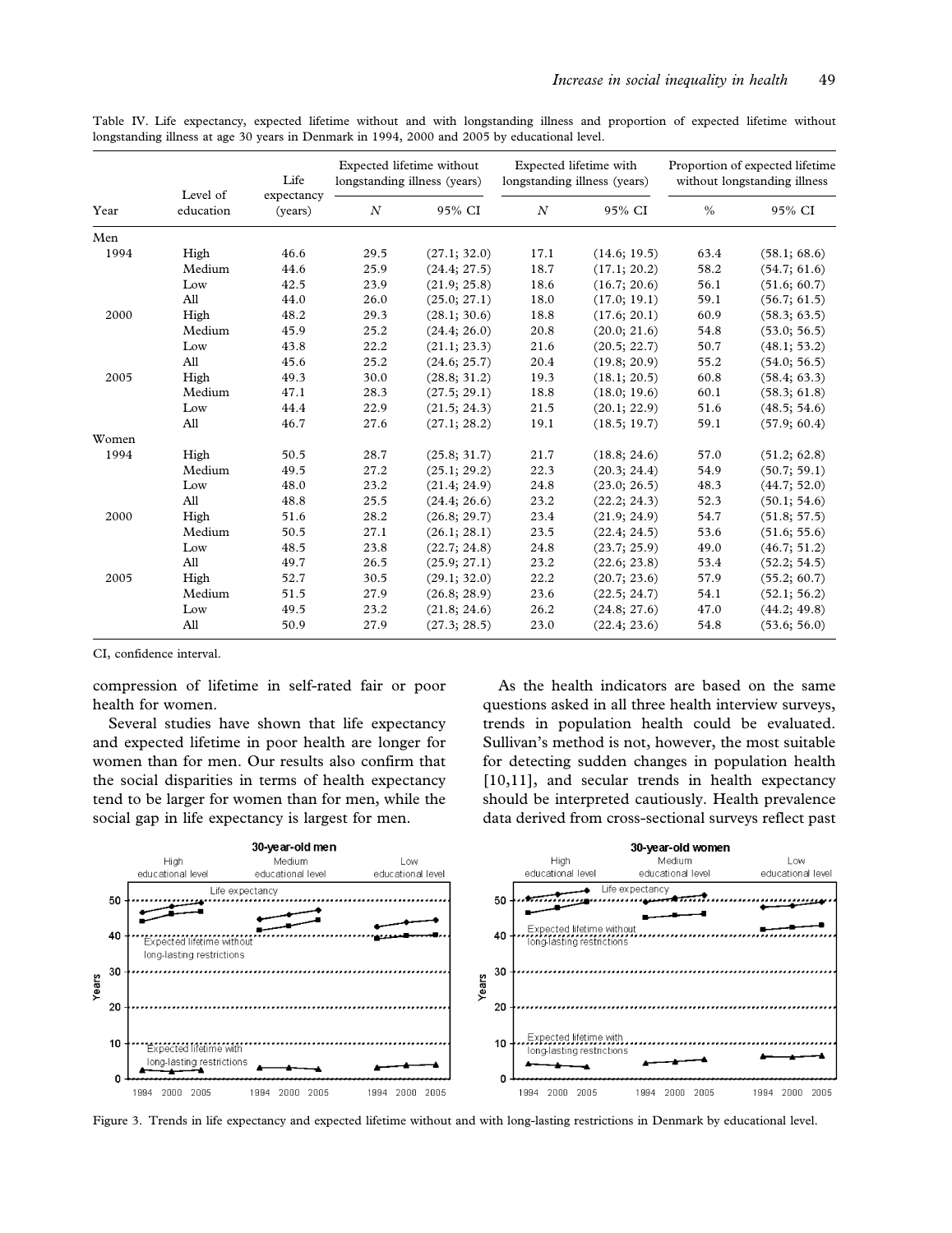|       | Level of<br>education | Life                  | Expected lifetime without<br>long-lasting restrictions<br>(years) |              | Expected lifetime with<br>long-lasting restrictions<br>(years) |            | Proportion of expected lifetime<br>without long-lasting<br>restrictions |              |
|-------|-----------------------|-----------------------|-------------------------------------------------------------------|--------------|----------------------------------------------------------------|------------|-------------------------------------------------------------------------|--------------|
| Year  |                       | expectancy<br>(years) | $\boldsymbol{N}$                                                  | 95% CI       | $\cal N$                                                       | 95% CI     | $\%$                                                                    | 95% CI       |
| Men   |                       |                       |                                                                   |              |                                                                |            |                                                                         |              |
| 1994  | High                  | 46.6                  | 44.0                                                              | (42.6; 45.3) | 2.6                                                            | (1.3; 4.0) | 94.4                                                                    | (91.5; 97.3) |
|       | Medium                | 44.6                  | 41.4                                                              | (40.6; 42.3) | 3.2                                                            | (2.3; 4.0) | 92.9                                                                    | (91.0; 94.8) |
|       | Low                   | 42.5                  | 39.3                                                              | (38.2; 40.3) | 3.2                                                            | (2.2; 4.3) | 92.5                                                                    | (90.0; 94.9) |
|       | All                   | 44.0                  | 41.1                                                              | (40.6; 41.7) | 2.9                                                            | (2.4; 3.4) | 93.4                                                                    | (92.2; 94.7) |
| 2000  | High                  | 48.2                  | 46.2                                                              | (45.6; 46.7) | 2.0                                                            | (1.4; 2.5) | 95.9                                                                    | (94.7; 97.0) |
|       | Medium                | 45.9                  | 42.7                                                              | (42.3; 43.2) | 3.2                                                            | (2.8; 3.6) | 93.0                                                                    | (92.1; 94.0) |
|       | Low                   | 43.8                  | 40.0                                                              | (39.3; 40.6) | 3.8                                                            | (3.2; 4.4) | 91.3                                                                    | (89.9; 92.7) |
|       | All                   | 45.6                  | 42.6                                                              | (42.3; 42.9) | 3.0                                                            | (2.7; 3.3) | 93.5                                                                    | (92.9; 94.1) |
| 2005  | High                  | 49.3                  | 46.7                                                              | (46.1; 47.4) | 2.6                                                            | (1.9; 3.2) | 94.8                                                                    | (93.5; 96.1) |
|       | Medium                | 47.1                  | 44.5                                                              | (44.1; 44.9) | 2.6                                                            | (2.2; 3.0) | 94.4                                                                    | (93.6; 95.3) |
|       | Low                   | 44.4                  | 40.4                                                              | (39.6; 41.1) | 4.1                                                            | (3.3; 4.9) | 90.8                                                                    | (89.0; 92.6) |
|       | All                   | 46.7                  | 44.0                                                              | (43.7; 44.2) | 2.8                                                            | (2.5; 3.1) | 94.0                                                                    | (93.4; 94.7) |
| Women |                       |                       |                                                                   |              |                                                                |            |                                                                         |              |
| 1994  | High                  | 50.5                  | 46.3                                                              | (44.5; 48.1) | 4.1                                                            | (2.3; 5.9) | 91.8                                                                    | (88.2; 95.3) |
|       | Medium                | 49.5                  | 45.1                                                              | (43.8; 46.4) | 4.4                                                            | (3.1; 5.7) | 91.1                                                                    | (88.4; 93.8) |
|       | Low                   | 48.0                  | 41.7                                                              | (40.5; 42.9) | 6.3                                                            | (5.1; 7.5) | 86.9                                                                    | (84.4; 89.4) |
|       | All                   | 48.8                  | 43.8                                                              | (43.1; 44.5) | 4.9                                                            | (4.3; 5.6) | 89.9                                                                    | (88.4; 91.3) |
| 2000  | High                  | 51.6                  | 47.9                                                              | (47.0; 48.8) | 3.7                                                            | (2.8; 4.6) | 92.8                                                                    | (91.1; 94.5) |
|       | Medium                | 50.5                  | 45.6                                                              | (45.0; 46.3) | 4.9                                                            | (4.2; 5.6) | 90.3                                                                    | (89.0; 91.6) |
|       | Low                   | 48.5                  | 42.3                                                              | (41.6; 43.1) | 6.2                                                            | (5.5; 6.9) | 87.2                                                                    | (85.8; 88.7) |
|       | All                   | 49.7                  | 44.9                                                              | (44.5; 45.2) | 4.9                                                            | (4.5; 5.2) | 90.2                                                                    | (89.5; 91.0) |
| 2005  | High                  | 52.7                  | 49.4                                                              | (48.7; 50.2) | 3.3                                                            | (2.5; 4.0) | 93.8                                                                    | (92.3; 95.2) |
|       | Medium                | 51.5                  | 46.1                                                              | (45.4; 46.8) | 5.4                                                            | (4.7; 6.0) | 89.6                                                                    | (88.3; 90.9) |
|       | Low                   | 49.5                  | 43.0                                                              | (42.0; 43.9) | 6.5                                                            | (5.5; 7.4) | 86.9                                                                    | (85.0; 88.8) |
|       | All                   | 50.9                  | 46.2                                                              | (45.8; 46.6) | 4.7                                                            | (4.4; 5.1) | 90.7                                                                    | (89.9; 91.4) |

Table V. Life expectancy, expected lifetime without and with long-lasting restrictions and proportion of expected lifetime without longlasting restrictions at age 30 years in Denmark in 1994, 2000 and 2005 by educational level.

CI, confidence interval.

transitions between state of health and changes in mortality rates only implicitly. Thus, population health changes might bias Sullivan health expectancy estimates because of time lags in these changes.

Health expectancy reflects expected lifetime in a specific health state at the individual level. Therefore, in applying the results to understand trends in population health, account should be taken of changes in the size of the educational subpopulations. Although inter-group mobility at the individual level is almost completely eliminated, because very few persons change educational level after the age of 30 years, the increase in the general level of education during the study period not only raised the educational level within the educational groups but also moved the distribution from lower to higher educational level during the period. Because the direction of change is upwards on the educational ladder, one might expect that people with a low educational level are increasingly disadvantaged, whereas groups with medium and high education level are ''attenuated''. The unfavourable trend in health expectancy for people with a low educational level might partly reflect the fact that this diminishing group is increasingly composed of people who have been marginalized to the least attractive employments.

The strength of our study is that the death rates by educational level are based on data for all Danish inhabitants under the age of 75 years, derived from national registers by linkage at the individual level through the unique personal identification number. As sex- and age-specific death rates were calculated precisely for each educational level, life tables could be constructed, except for the elderly. The lack of information on elderly persons did not introduce an appreciable bias into this study, as it is due to the systematic data collection procedure at Statistics Denmark and not to social characteristics. The assumption that mortality rates after age 74 years were equal for all educational groups might imply that the social differences were slightly underestimated. Another possible reason for underestimation of differences in health expectancy between educational levels would arise if persons in poor health were more likely to be non-respondents and